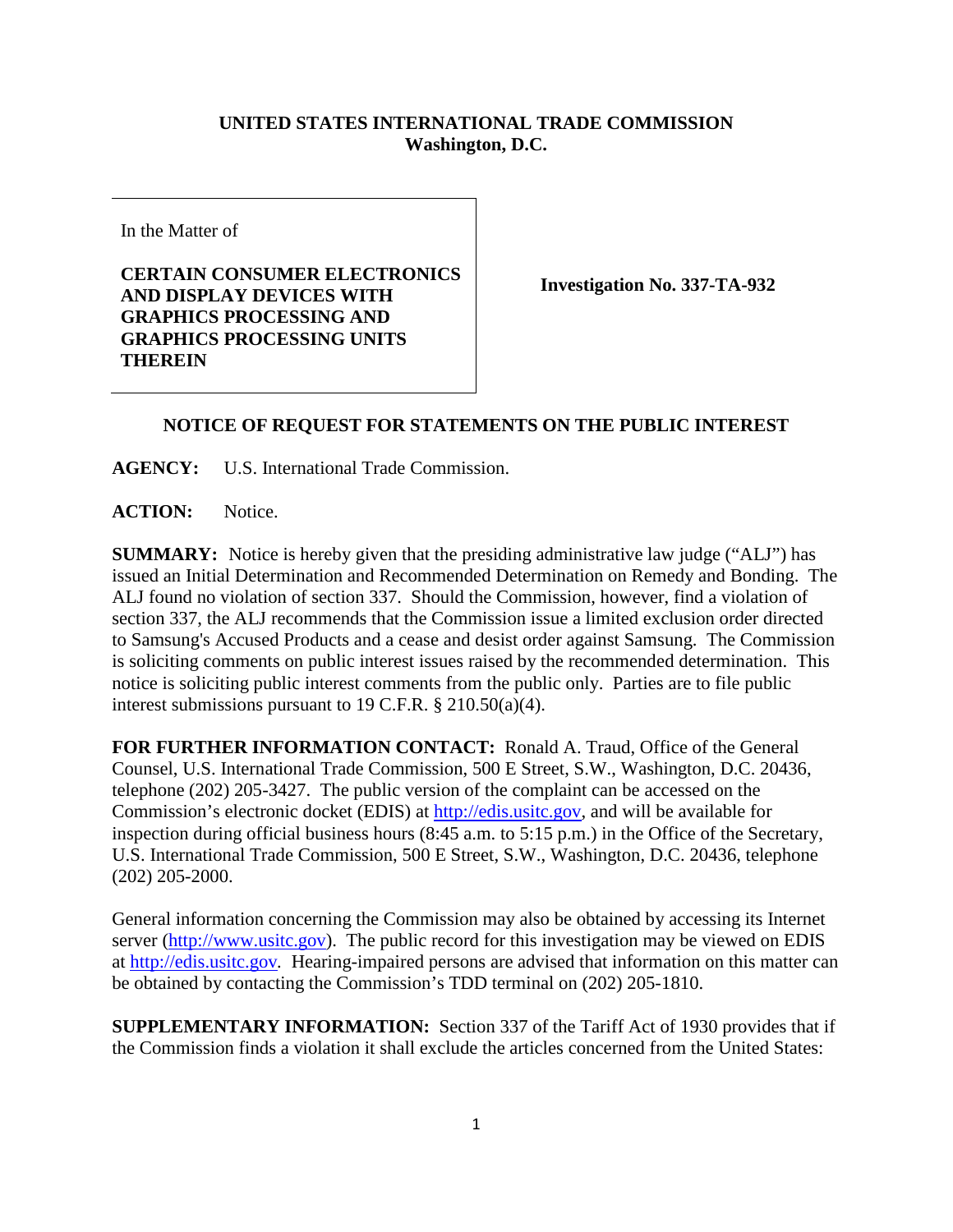unless, after considering the effect of such exclusion upon the public health and welfare, competitive conditions in the United States economy, the production of like or directly competitive articles in the United States, and United States consumers, it finds that such articles should not be excluded from entry.

19 U.S.C. § 1337(d)(1). A similar provision applies to cease and desist orders. 19 U.S.C.  $§$  1337(f)(1).

The Commission is interested in further development of the record on the public interest in this investigation. Accordingly, members of the public are invited to file submissions of no more than five pages, inclusive of attachments, concerning the public interest in light of the ALJ's recommended determination on remedy and bonding issued in this investigation on October 22, 2015. Comments should address whether issuance of a limited exclusion order and cease and desist order in this investigation would affect the public health and welfare in the United States, competitive conditions in the United States economy, the production of like or directly competitive articles in the United States, or United States consumers.

In particular, the Commission is interested in comments that:

- (i) explain how the articles potentially subject to the recommended orders are used in the United States;
- (ii) identify any public health, safety, or welfare concerns in the United States relating to the recommended orders;
- (iii) identify like or directly competitive articles that complainant, its licensees, or third parties make in the United States which could replace the subject articles if they were to be excluded;
- (iv) indicate whether complainant, complainant's licensees, and/or third party suppliers have the capacity to replace the volume of articles potentially subject to the recommended exclusion order and/or a cease and desist order within a commercially reasonable time; and
- (v) explain how the limited exclusion order and cease and desist order would impact consumers in the United States.

Written submissions must be filed no later than by close of business on November 16, 2015.

Persons filing written submissions must file the original document electronically on or before the deadlines stated above and submit eight true paper copies to the Office of the Secretary by noon the next day pursuant to section 210.4(f) of the Commission's Rules of Practice and Procedure (19 C.F.R. § 210.4(f)). Submissions should refer to the investigation number (Inv. No. 337-TA-932) in a prominent place on the cover page, the first page, or both. (*See* Handbook for Electronic Filing Procedures, [http://www.usitc.gov/secretary/fed\\_reg\\_notices/rules/](http://www.usitc.gov/secretary/fed_reg_notices/rules/handbook_on_electronic_filing.pdf) [handbook\\_on\\_electronic\\_filing.pdf\)](http://www.usitc.gov/secretary/fed_reg_notices/rules/handbook_on_electronic_filing.pdf). Persons with questions regarding filing should contact the